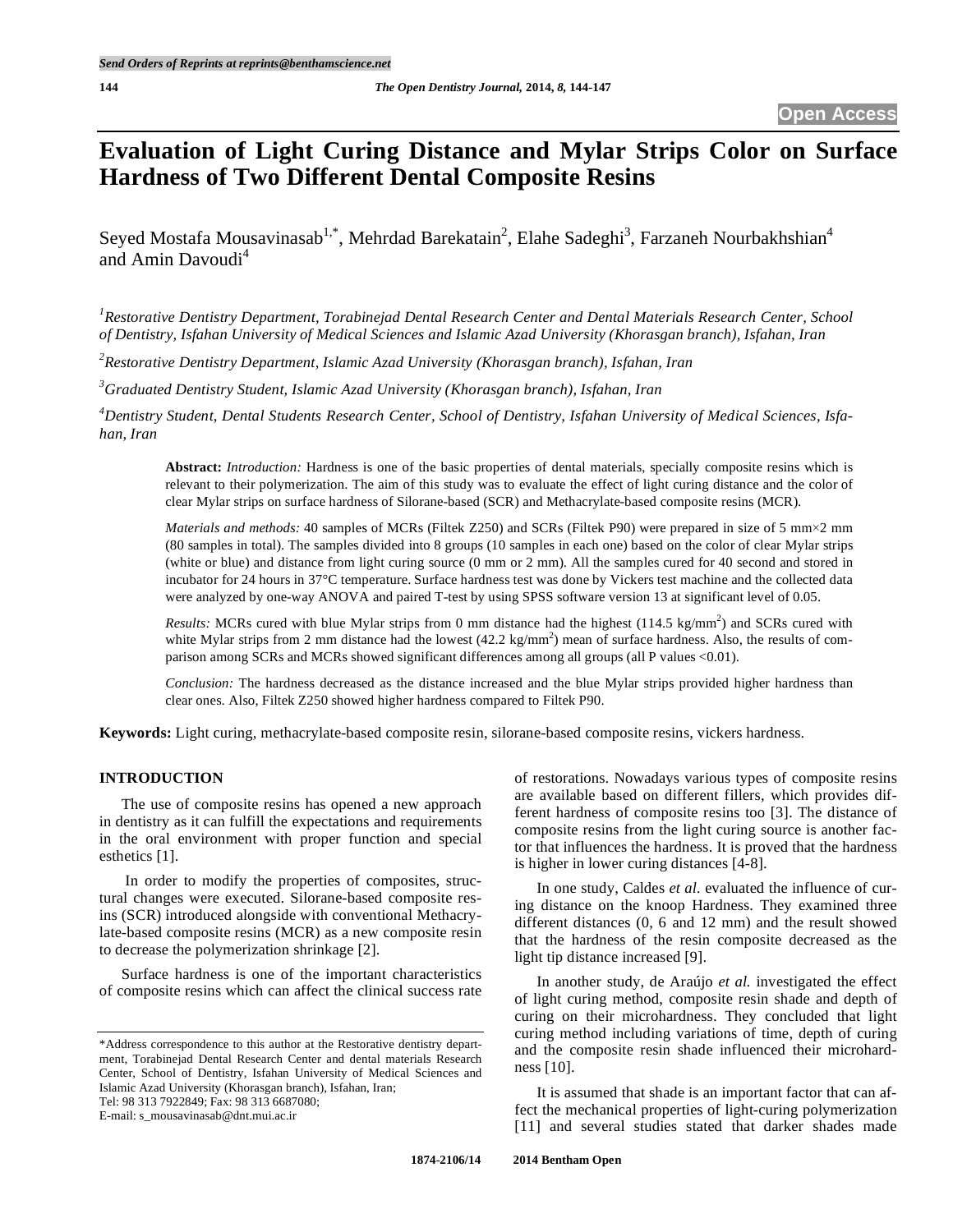| Groups         | Mean (Sd)     | <b>Lower Level</b> | <b>Upper Level</b> |  |
|----------------|---------------|--------------------|--------------------|--|
| MI             | 114.50(17.60) | 83.50              | 147.80             |  |
| M2             | 95.10(13.56)  | 78.20              | 128.80             |  |
| M <sub>3</sub> | 99.75(13.90)  | 70.70              | 135.50             |  |
| M4             | 92.50(10.13)  | 97.30              | 120.60             |  |
| S1             | 67.17(7.51)   | 57.20              | 94.60              |  |
| S <sub>2</sub> | 54.89(8.46)   | 42.30              | 77.20              |  |
| S <sub>3</sub> | 65.40(4.28)   | 58.50              | 71.50              |  |
| S4             | 42.17(6.25)   | 25.80              | 50.20              |  |

| Table 1. The mean surface hardness $(Kg/mm2)$ in different groups of study. |  |  |
|-----------------------------------------------------------------------------|--|--|
|                                                                             |  |  |

higher hardness [1, 12]. Also, the resemblance in color between the intermediate materials (Mylar strips) and curing light may affect the polymerization procedure, thus some manufacturers produce the Mylar strips in blue.

As there were no previous study based on effect of Mylar strip's color on polymerization, the aim of this study was to evaluate the effect of light curing distance and the color of clear Mylar strips on surface hardness of two different composite resins (SCR and MCR).

# **MATERIALS AND METHODOLOGY**

In this analytical-observational in vitro study, a hard polymeric disk-shaped mold (washer) in the size of 5 mm $\times$ 2 mm was placed on a slab for preparing composite resin disks. Then 40 samples of Methacrylate-based (Filtek Z250, 3M ESPE dental product, USA) and Silorane-based composite resins (Filtek P90, 3M ESPE dental product, USA) were packed in the mold (80 samples in total). The samples divided into 8 groups (10 samples in each one), based on the color of clear Mylar strips and distance from light curing source, in the following procedure:

Group M1: MCRs cured from 0mm distance with using clear blue Mylar strips (HaweBlue Striproll, Switzerland).

Group M2: MCRs cured from 2 mm distance with using clear blue Mylar strips.

Group M3: MCRs cured from 0mm distance with using clear white Mylar strips (100 universal Strips, Alfred Becht Gmbh,D Offenburg, Germany).

Group M4: MCRs cured from 2 mm distance with using clear white Mylar strips.

Group S1: SCRs cured from 0 mm distance with using clear blue Mylar strips.

Group S2: SCRs cured from 2 mm distance with using clear blue Mylar strips.

Group S3: SCRs cured from 0 mm distance with using clear white Mylar strips.

Group S4: SCRs cured from 2 mm distance with using clear white Mylar strips.

Also, another mold was placed on the samples for providing 2mm distance in mentioned designed groups. All the samples were cured by LED light curing unit (Litex 695C, Dentamerica, Taiwan) with the same time (40 seconds) and output (checked  $1200 \, \text{mw/cm}^2$ ) for all the groups. All the samples stored in incubator for 24 hours in 37°C temperature. Finally the samples were subjected to surface hardness test by Vickers test machine (Fretz, Germany) based on indentation method. The test was prepared 3 times for each sample with  $10\times10^{-3}$  kg/mm<sup>2</sup> in 10 seconds.

The collected data were analyzed by one-way ANOVA and paired T-test (for comparing groups, 2 by 2) with using SPSS software version 13 at significant level of 0.05.

# **RESULTS**

Table **1** represents the mean surface hardness of the groups based on curing distance and color of clear Mylar strips. As the results showed, the group M1 had the highest  $(114.5 \text{ kg/mm}^2)$  and group S4 had the lowest  $(42.2 \text{ kg/mm}^2)$ mean of surface hardness. Also, the results of one-way ANOVA demonstrated that the mean surface hardness showed significant differences among all the groups(p value $<$ 0.05).

Table **2** represents the comparisons of mean surface hardness among all the groups based on paired T-test. The comparison among MCRs clarified that group M1 had significant differences with groups M2, M3 and M4 (all P values<0.05). The mean surface hardness was higher in M3 than M4 despite of no significant differences (P value=0.2). The comparison among SCRs showed significant differences among all the groups (all P values<0.05) except between S1 and S3 (P value>0.05). Also, the results of comparison among SCRs and MCRs showed significant differences among all groups (all P values < 0.01).

# **DISCUSSION**

Based on the results, curing from 0mm distance (M1, S1 and S3) made higher surface hardness than curing from 2mm distance  $(M2, S2 \text{ and } S4)$  (all P values  $< 0.05$ ), specially in SCRs, which indicates that distance have negative impact on the final surface hardness.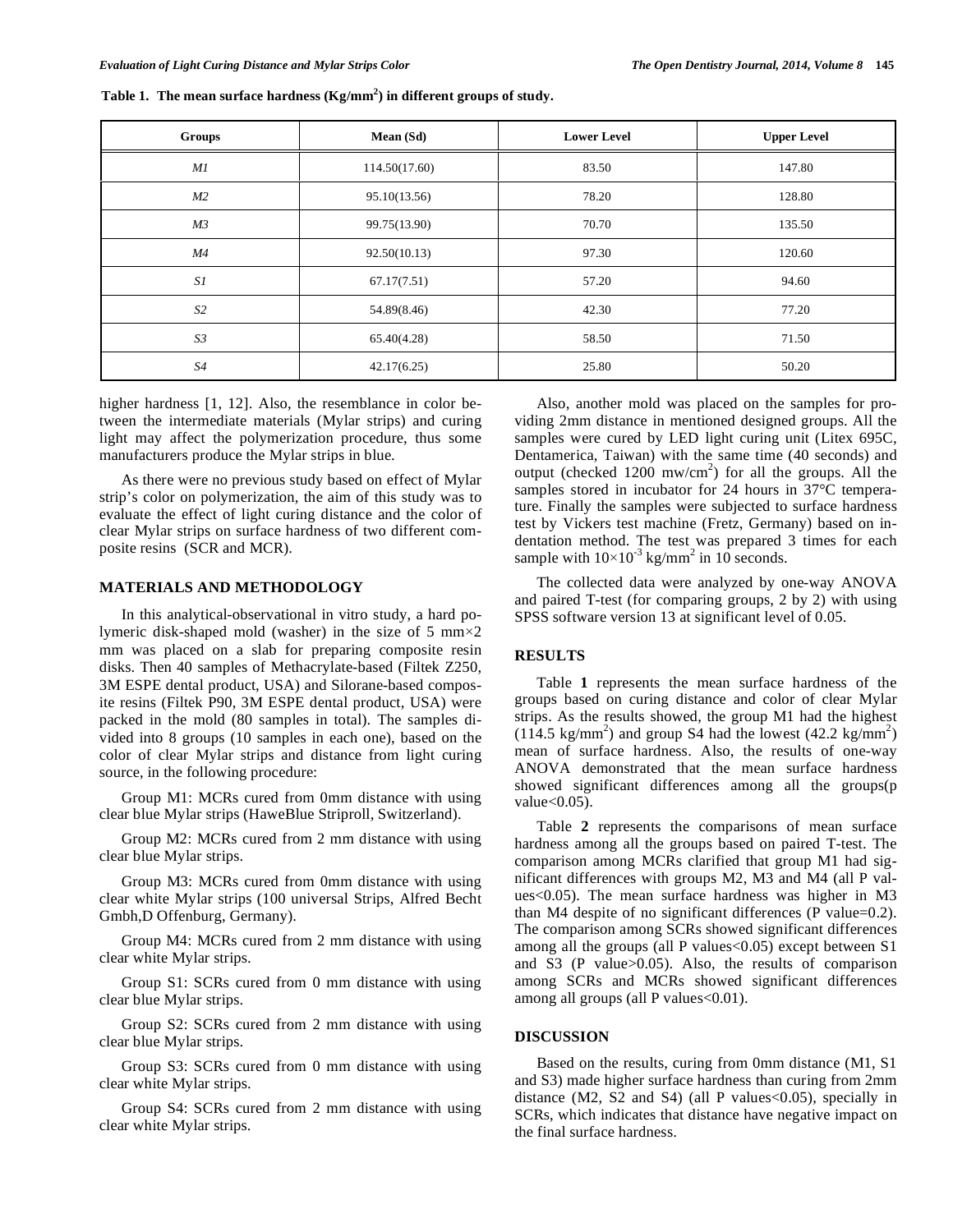| Groups                            | P value | Groups                            | <b>P</b> value | Groups        | P value |
|-----------------------------------|---------|-----------------------------------|----------------|---------------|---------|
| M1 and M2                         | < 0.01  | S1 and S2                         | < 0.01         | M1 and S1     | < 0.01  |
| M1 and M3                         | 0.02    | S1 and S3                         | >0.05          | $M2$ and $S2$ | < 0.01  |
| M1 and M4                         | < 0.01  | S1 and S4                         | < 0.01         | $M3$ and $S3$ | < 0.01  |
| $M2$ and $M3$                     | >0.05   | S <sub>2</sub> and S <sub>3</sub> | < 0.01         |               |         |
| $M2$ and $M4$                     | >0.05   | S <sub>2</sub> and S <sub>4</sub> | < 0.01         | $M4$ and S4   | < 0.01  |
| M <sub>3</sub> and M <sub>4</sub> | 0.2     | S3 and S4                         | < 0.01         |               |         |

**Table 2. Two by two comparison by paired T-test between different groups.** 

In 2009, Aguiar *et al.* conducted a study about the effect of curing distance and layer thickness on composite resins' microhardness. They concluded that the microhardness decreased as the curing distance and layer thickness increased [8]. In another study, Thome *et al.* observed the impact of curing distance (in 0, 6 and 12 mm), shade and filler size on final hardness of composite resins. Their final result showed that curing distance and composite resin's color had significant effect on final microhardness [7]. The result of present study confirms the findings of two mentioned studies. Also, many other studies reported the negative impact of curing distance too [5, 9, 13].

Based on physics, when a monochromatic light passes through a clear object with the same color, the light intensity increases which cause higher polymerization and hardness in composite resins. The blue Mylar strips (M1) had significant effect in comparison with white ones (M3) in 0mm distance (P value=0.02), but no significant difference was found when the distance was 2 mm (group M2 and M4) (P value $>0.05$ ). The results were reverse in SCRs meaning that, significant effect was found between groups S2 and S4 (2 mm distance) and the blue Mylar strips made higher surface hardness (P value<0.01). One study stated that the highest degree of conversion and Knoop hardness happened at 2 mm depth in SCRs [14]. The other reason might be due to structure and polymerization characteristics of these two types of composite resins but no other studies have been surveyed the effect of clear Mylar strips' color on polymerization since now.

As Table **2** illustrates, higher hardness was found in MCR groups (M1, M2,M3 and M4) when compared to similar groups in SCRs  $(S1, S2, S3$  and  $S4)$  (all P values  $<0.01$ ). This might be due to different polymerizations of these composite resins. It seems that cross link reaction in MCRs results in higher rates of polymerization and lower amounts of free monomers than ring opening reaction in SCRs. Also, Camphorquinone of initiators in MCRs, absorb higher ranges of LED light (maximum 486 nm) which is produced by LED light source. Adding diphenyl iodonium or triphenyl sulfonium salts to amin system, which is used in MCRs, not only reduces the transferring of photon-wasting electrons and recombination reactions, but also provides a recycling path for consumed photosensitizer and increases the rates of polymerization effectively [15-18]. In another view, SCRs are polymerized by cationic polymerization systems, which is different from the radical polymerization of MCRs [19]. Maybe using LED light source, which contains multilayer of triphenylene, can provide harder and deeper curing in SCRs due to deep blue light(in range of 436-456 nm) [15, 20].

In one study, Bechtold *et al.* evaluated Knoop hardness and polymerization depth in Filtek P60 composite (MCR) and Filtek P90 composite (SCR) by using three different light curing techniques (Occlusal; transdental; transdental+ occlusal) in class II restorations. They claimed that SCRs showed lower hardness than MCRs significantly [21].

In another study, Kusgoz *et al.* compared the depth of curing, hardness, degree of conversion and cervical sealing ability in SCRs and MCRs. Their results revealed that the degree of conversion, hardness and curing depth in SCRs were significantly lower than MCRs [22]. Besides the results of present study, two other studies [23, 24] confirmed this fact too.

### **CONCLUSION**

With considering limitations of invitro studies, it can be concluded that:

- 1. The hardness of both types of composite decreased as the distance increased.
- 2. Blue Mylar strips provided higher hardness than white ones, depending on the composite type and light source distances.
- 3. The methacrylate-base composite resin (Filtek Z250) showed higher hardness than Silorane-based composite resin (Filtek P90).

# **CONFLICT OF INTEREST**

The authors confirm that this article content has no conflict of interest.

#### **ACKNOWLEDGEMENTS**

Declared none.

### **REFERENCES**

- [1] Briso AL, Fedel TM, Pereira Sde M, Mauro SJ, Sundfeld RH, Sundefeld ML. Influence of light curing source on microhardness of composite resins of different shades. J Appl Oral Sci 2006; 14(1): 10-5.
- [2] Sakaguchi RL, Powers JM. Craig's restorative dental materials. Chapter 9, 3rd ed. Elsevier Mosby 2012.